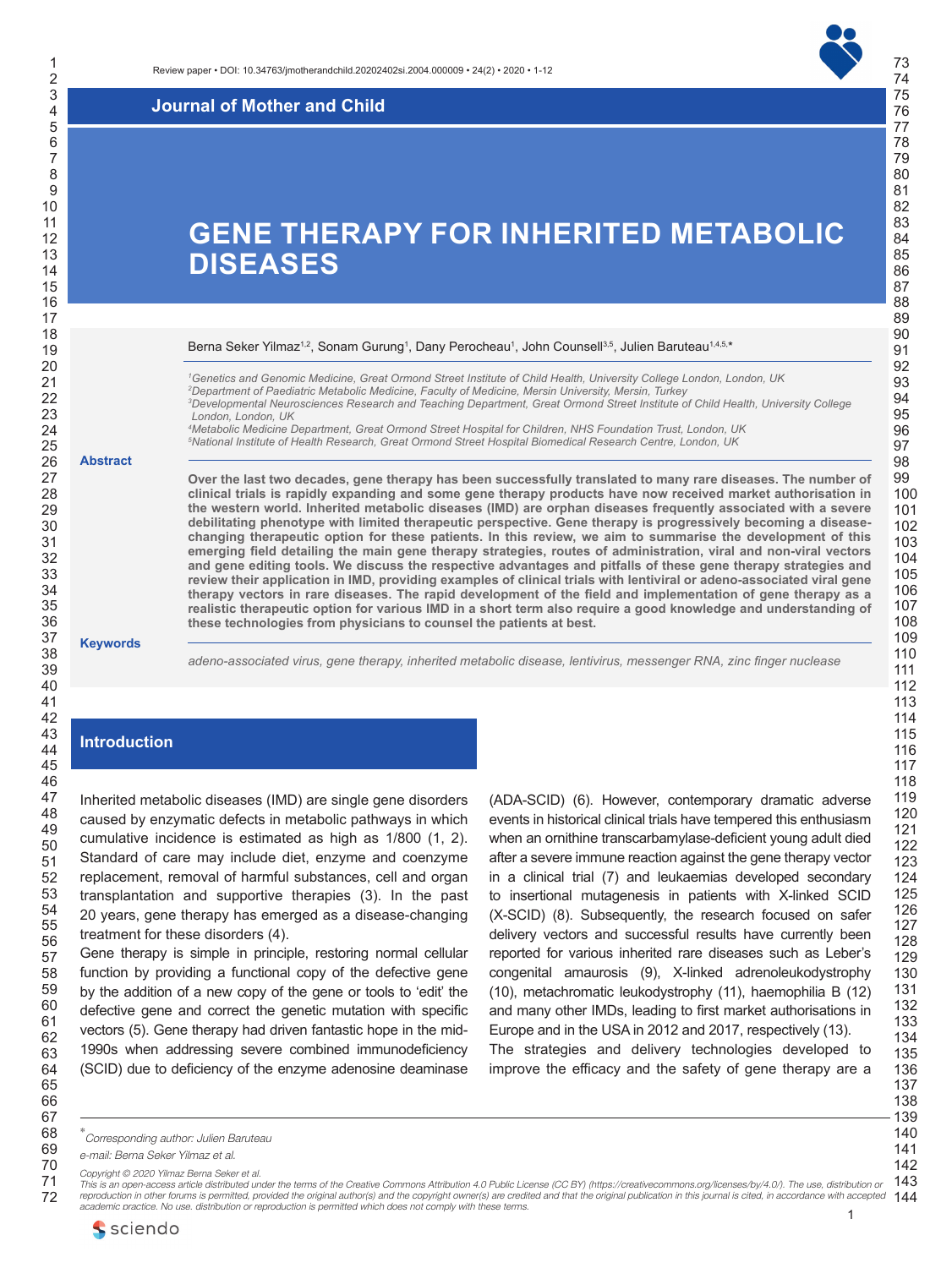field of intense research and interest. This review will outline the progress made from early stages to ongoing clinical trials by highlighting general principles and emphasising different delivery methods.

#### **General considerations**

Gene therapy is the transfer or editing of a genetic material to cure a disease. Depending on the delivery strategy chosen, gene therapy can be performed *in vivo* or *ex vivo* with integrating (i.e. permanent modification of the host genome; e.g. lentiviral) or non-integrating (e.g. adeno-associated viral [AAV]) vectors (14).

#### *In vivo* **o***r ex vivo* **gene therapy**

*In vivo* gene therapy refers to the injection of a vector encoding the gene of interest or molecular tools for gene editing, directly into a tissue or into the systemic circulation to generate therapeutic outcomes in specific or multiple organs (15). *In vivo* gene therapy is based on the concept of providing an extra functional copy of the defective gene to slow or reverse the disease state (16). It often targets post-mitotic cells that are no more experiencing division (16). The main complications include non-specific targeting (also called off-target biodistribution) and immune responses to the vector (17).

*Ex vivo* gene therapy involves manipulation of a target cell population outside of the body, often as part of autologous stem cell therapies, in which a patient's own cells are genetically modified with gene editing or gene supplementation and then engrafted back into the patient (18). *Ex vivo* therapy enables researchers to screen, isolate and expand the edited cells before re-administration. With specific protocols, researchers can eliminate the off-target cells and produce enough cells for transplantation (19). This strategy is limited to dividing cells. Some cell types are challenging to culture *in vitro* or have poor engraftment rate. For haematopoietic stem cells, this approach requires chemotherapy-based conditioning and its own risks (19). Integration means that the transgenic DNA becomes a permanent feature of the cell genome, being passed down to all future cell progeny. This is particularly attractive for treating dividing cells, such as stem cells and mitotically active paediatric tissues such as the paediatric liver.

## **Genome editing**

The gene therapy field was recently revolutionised by the introduction of genome editing tools, which includes nucleases engineered to modify the genome at precise loci. This includes zinc finger nucleases (ZFNs) (19), transcription activator-like effector nucleases (TALENs) (20), homing endonucleases (meganucleases) (16) and Clustered Regularly Interspaced Short Palindromic Repeats (CRISPR)/(CRISPR-associated system) Cas9 (16). These nucleases generate double-strand breaks in DNA, which is subsequently resolved by cellular DNA repair pathways. Two of these repair pathways are often exploited to mediate gene correction, addition and deletion or disruption: Non-Homologous End Joining (NHEJ) involves direct ligation of two DNA termini with intervening small sequence insertions and deletions (InDels), and Homology Directed Repair (HDR) achieves precise modification of the DNA through the introduction of a DSB along with an exogenous repair template. CRISPR/Cas9 is emerging as a popular tool for both *in vivo* and *ex vivo* gene therapy due to the diversity of Cas9 orthologues that have been developed and the readily customisable aspects of the platform, compared with other genome editing methods. Various proof of concepts have been developed for IMD in preclinical models (21–23). The main pitfalls are primarily the risk of introducing 'off-target' mutations in genome regions bearing similar sequence identity to the target site, which could produce an array of unwanted side effects, and recently it has been shown that up to 79% of tested human samples have pre-existing antibodies and 46% have T-cell responses against popular Cas9 orthologues, raising the risk of immune rejection (24). This has important implications if the intention is to deliver Cas9 long-term *in vivo* gene editing, although it has less relevance to *ex vivo* stem-cell therapies that are restricted to transient duration before transplantation.

## **Immunogenicity**

A massive obstacle to the translation of gene therapy is the high prevalence of immune response against the vectors, either preexisting (25) when the patient has been previously exposed to the wild-type viral serotype used as gene therapy vector, or after exposure to the vector in the case of a re-injection is required. Viral vectors can evoke an innate immune response via several pathways, such as the sensing of pathogenassociated molecular patterns on vector particles or in the vector genome (26). While adenovirus (Ad) vectors provoke a robust innate immune response via complement activation, and both Toll-like receptor (TLR) TLR-dependent and TLRindependent mechanisms, lentiviral vectors cause an increase in the expression of several cytokines such as interferon (IFN)-a and IFN-β. Immune response against AAV vectors is known to be TLR3-independent, while humoral responses against the AAV capsid are enhanced by the presence of the complement (27). The recognition of these immune responses is not always identified during preclinical safety studies (4). Several approaches have been proposed to overcome this immune response: reducing the vector dose, capsid modifications, tissue-targeted gene transfer and immunomodulation (27).

In early onset IMDs, the deficient enzyme is often associated with a truncated native protein. The expression of the whole functional enzymatic protein can trigger an immune reaction against the transgenic protein itself. This has not been observed so far but remains a theoretical risk.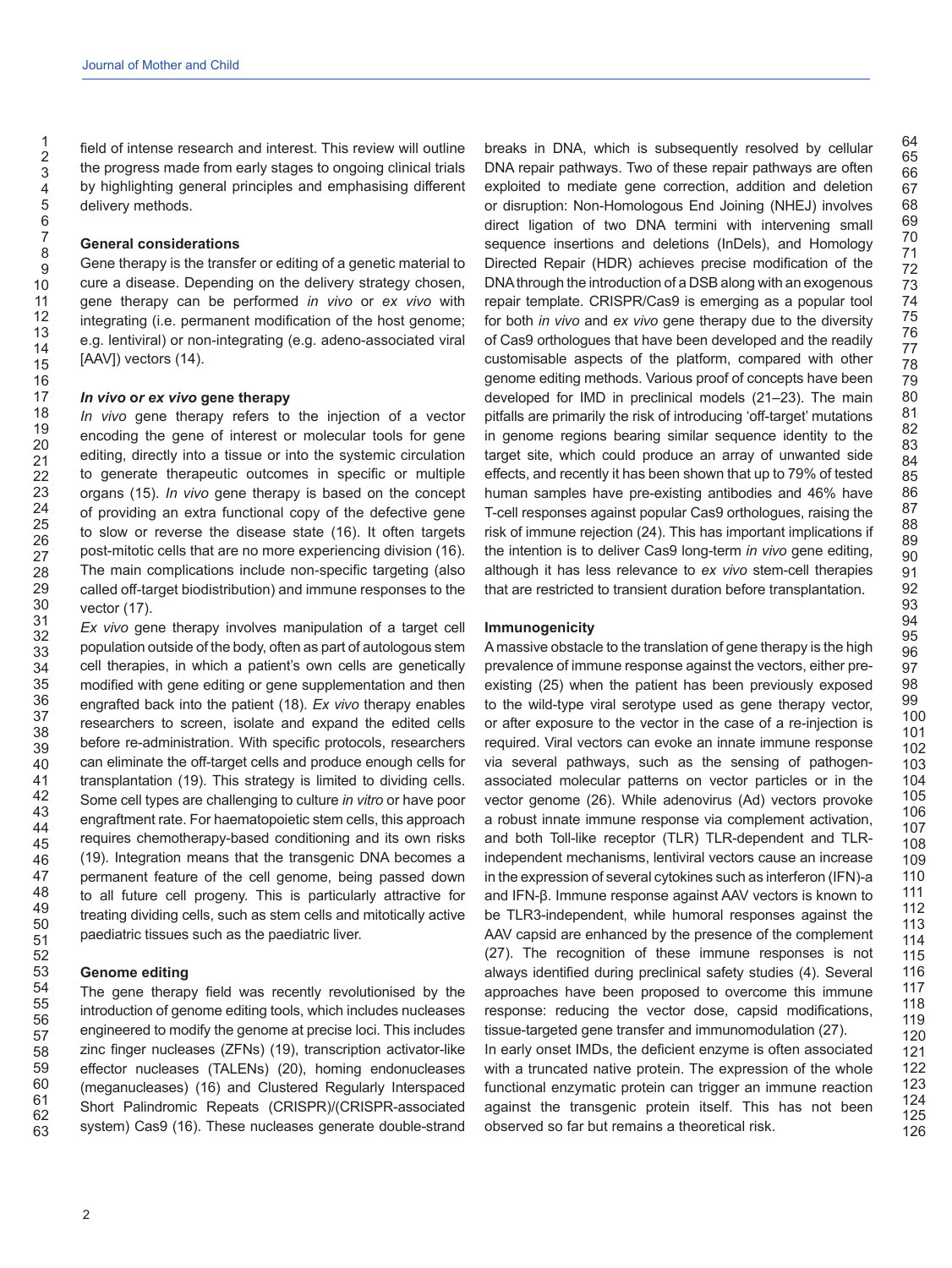#### **Gene therapy in paediatrics**

In most IMDs, an early treatment is essential to prevent debilitating complications, long-term sequelae and potentially death. An early administration can target more progenitor cells, which could theoretically enable a better effect for a same dose of gene therapy vector and can take advantage of an immature immune system. However, in rapidly growing organs such as the liver, non-integrative strategies of gene delivery means a progressive loss of the delivered transgene that will require re-injections, often precluded by a strong immune response triggered by the first injection (4).

Earlier, time for development of a promising gene therapy product—from the first patient injected in a clinical trial to market authorisation—has been slow from 8 to 16 years, although it is expected that the next products to be authorised might be developed at a quicker pace at present that the process has been successfully optimised with the first pioneering products (28).

#### **Gene therapy vectors**

Various strategies to efficiently deliver nucleic acids to target organs have been developed over the last 30 years and are summarised with their respective advantages and pitfalls (Table 1).

#### **Lentiviral vectors**

Lentiviral vectors, such as those based on human immunodeficiency virus type 1 (HIV-1), are a class of retrovirus that are used widely in gene therapy. Lentiviral vectors reversetranscribe their single-stranded RNA genome on cell entry to form a double-stranded DNA product that translocates to the host nucleus and integrates into the host genome (Figure 1). Controversies over use of retroviral vectors have existed since induction of leukaemia in patients treated for X-SCID via *ex vivo* correction of autologous haematopoietic stem cells (HSC) (29). This X-SCID trial used a gamma-retroviral

|                                              | Non<br>viral | Lentivirus                 | <b>Adenovirus</b>  | Adeno-<br>associated<br>virus  |
|----------------------------------------------|--------------|----------------------------|--------------------|--------------------------------|
| <b>Derived from</b><br>pathogenic virus      | No           | Yes                        | Yes                | Yes                            |
| Size of<br>transgene                         | No limit     | 14kb                       | 7.5kb              | 4.7kb                          |
| Insertion to<br>host genome<br>(Integration) | No           | Yes                        | No                 | Rarely                         |
| Long-lasting<br>gene expression              | No           | Yes                        | Yes                | Yes                            |
| <b>Safety issues</b>                         | No           | Insertional<br>mutagenesis | Immune<br>response | I imited<br>immune<br>response |

Kb : kilobases

vector, which was prone to integrating in the vicinity of transcription start sites and enhancer elements (30), ultimately causing leukaemia in X-SCID patients. Lentiviral vectors are theoretically safer than gamma-retroviruses, as their integration patterns is less likely to interfere with endogenous transcriptional regulation (31). A key safety advance was achieved with development of the 'selfinactivating' (SIN) extremities of the lentiviral genome called long terminal repeat (LTR), designed to eliminate *cis*-acting enhancers in the retroviral LTR, the cause of oncogenesis in X-SCID patients (32). However, even with use of SINlentiviral technology, genotoxic adverse events have since been detected in subsequent lentiviral gene therapy trials (33). Lentiviral vectors have been engineered to mitigate this problem by reducing the content of native HIV-1 DNA in the delivered provirus, thereby eliminating problematic splice sites in the vector sequence (6).

In recent years, *ex-vivo* gene therapy trials involving SINlentiviral correction of HSC have shown strong clinical data in treating a range of severe monogenic childhood diseases, including X-SCID (34). Now, lentiviral vectors are increasingly moving into broader applications in gene therapy, including *ex vivo* manipulation of T cells, brain and mesenchymal stem cells and *in vivo* treatment of retina, brain, lung and liver. Recently, it has been shown that integration also provides a potential efficacy advantage over unintegrated vectors such as AAV (35). Additionally, for IMDs caused by large genes that are incompatible with AAV packaging capacity, such as carbamoyl-phosphate synthase deficiency, lentiviral vectors offer added value in their ability to handle larger payloads (36).

#### **Adenoviral vectors**

Adenoviruses are non-enveloped double-stranded DNA viruses with a large 36 kb genome. They can target both dividing and non-dividing cells. Adenoviral serotypes are triggering a strong innate immune response (4). Adenoviral vectors are non-integrating vectors and their payload remains as circular DNA in the cellular nucleus. These vectors enable long-term expression and can accommodate large transgenes. The strong immunogenicity generated by capsid proteins was associated with a dramatic event in a clinical trial for OTC deficiency when a young patient died following a fulminant immune response and subsequent multiorgan failure (7). Other vectors with improved safety profile have been generated known as helper-dependent adenoviral vectors (HD-Ad) with deletion of most of the coding sequences from the adenoviral genome. The improved safety profile has shown benefit in preclinical studies and in clinical trials, but the acute innate immune response persists. This limits applications in IMD but is an advantage for its use in the field of cancer or vaccination (4).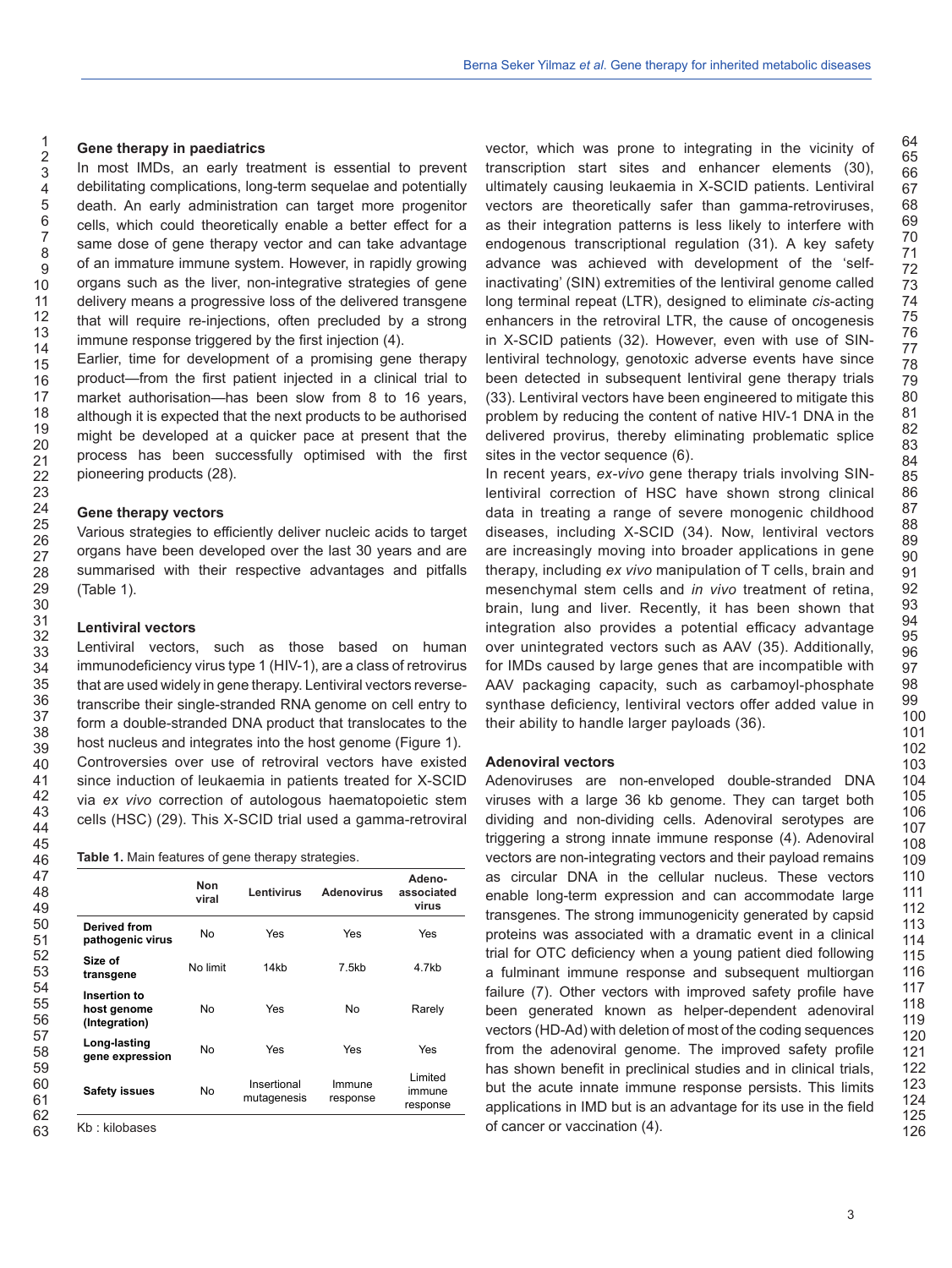

**Figure 1.** Transduction pathways of lentiviral and adeno-associated viral (AAV) vectors : cellular uptake and in-cell processing.

#### **AAV vectors**

AAV is a non-enveloped, single-stranded DNA parvovirus with a 4.7 kb genome, which is dependent on co-infection with a helper virus (like adenovirus) to replicate and generate a viral infection (37). It is composed of the *rep* and *cap* genes flanked by inverted terminal repeats (ITRs) (4). The *rep* gene encodes four proteins that are required for viral genome replication and packaging, while *cap* expression gives rise to the viral capsid proteins which protects the viral genome and acts in cell binding and internalisation (37). AAVs are uptaken through serotype-specific receptor/co-receptor at the surface of the target cell. An AAV receptor common to various serotypes facilitate intracellular trafficking (38). The transgene persists as episome in the nucleus as AAVs are mostly non-integrative but integration can occur at very low rate (Figure 1) (4).

Depending on serotypes, 20–80% of the general population has pre-existing antibodies against the capsid proteins, which is one of the major hurdles for clinical translation. These antibodies, even at low titres, are often neutralising the transduction of the target cell, especially if the vector is delivered in the bloodstream. As there is currently no validated immunosuppressive protocol, which has shown reasonable efficacy in mitigating this risk, clinical trials are recruiting seronegative patients for the AAV capsid used (25, 39).

Due to the small size of the genome and simple viral life cycle, AAV is emerging as one of the most successful gene therapy vectors, particularly with their safety and effectiveness in some monogenic disease trials (40). Several successful trials have been conducted for a variety of inherited diseases since the mid-2000s leading to the first gene therapy product receiving market authorisation in the West for lipoprotein lipase deficiency in 2012 (13).

#### **Liposomes**

Liposomes are spherical vesicles enclosing an aqueous space within a synthetic lipid bilayer membrane used as non-viral gene therapy vectors (41, 42). Phospholipids and sphingolipids are commonly used lipids that allow their natural self-assembly (43). Their size varies from 20 nm in diameter to a few microns. They are particularly attractive gene therapy vector carriers as they can transport large pieces of DNA and protect genetic cargo from degradation. Cationic liposomes are more popular as they offer almost 100% loading efficiency. The negative charges in DNA interact with cationic liposomes to form complexes that allow increased DNA uptake (44–46). They are biocompatible and have low immunogenic risk and no replication risk (47). Their physiochemical and biophysical properties can be modified for drug loading and targeting to specific cells and tissues, such as they have also been used successfully to deliver genes to cells both *in vitro* and *in vivo* (48). *In vivo* work has mostly used antibody-based targeting strategies with reporter gene cargoes for application in cancer  $(49 - 51)$ .

Their main challenges are a limited delivery with non-specific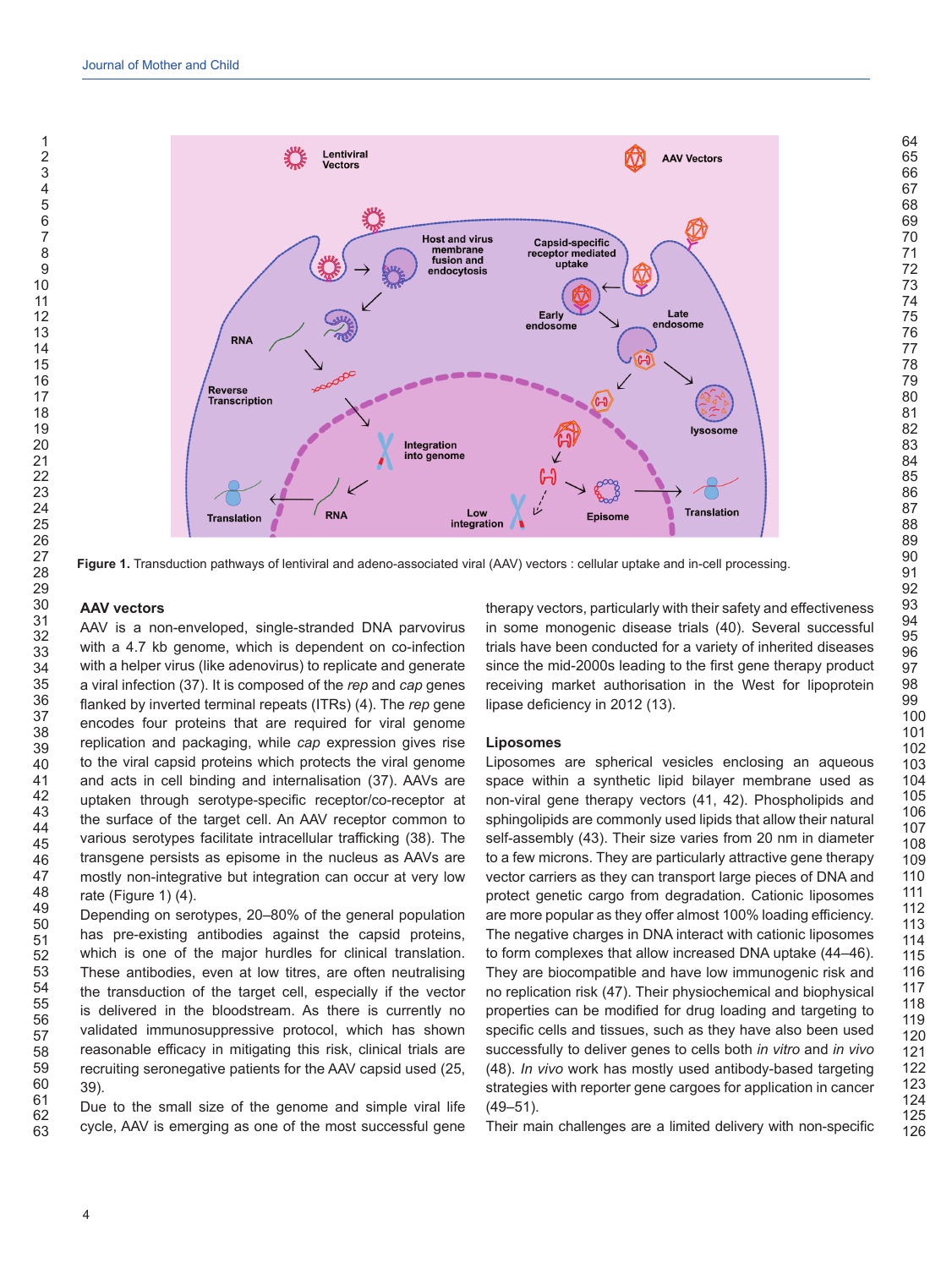binding, reduced stability *in vivo*, limited efficacy caused by lysosomal degradation and limited ability to access nuclear compartments for DNA cargo (52, 53). Serum compounds can also interfere with their structure and promote aggregation, which can cause immunogenic responses and toxicity (54, 55).

#### **Exosomes**

Exosomes are small vesicles (30–150 nm in size) naturally secreted by most cell types at the end of the endocytic pathway post-fusion of late endosomes/multivesicular bodies (MVBs) with the plasma membrane (56, 57) and represent another form of non-viral gene therapy vectors. Exosomes play a critical role in cell–cell communication by delivering functional proteins and genetic contents such as mRNA and miRNA transcripts to the recipient cells (58, 59). Hence, they influence both physiological and pathological processes in cells (60, 61).

Due to their natural ability to transfer genetic information, exosomes present themselves as an attractive target to be exploited for therapeutic application (62–64). They are biocompatible and are composed of non-viral components that reduce their immunogenic risk and ensure their longevity in circulation. Their bilayered lipid structure can protect the genetic cargo from degradation, and their small size and flexibility can facilitate them to cross major biological membranes including the blood–brain barrier (65, 66). They can be modified to enhance their targeting abilities to specific cells and tissues (67). The main challenges include robust and reproducible methods for exosomes manufacturing, characterisation and efficient cargo loading (68), immunogenicity (69) and a limited understanding of exosome biology (57, 70).

However, encouragingly, preclinical studies have shown the safety of multiple injections (71). While the use of exosomes in IMD remains at its early days, recent studies used engineered exosomes loaded with b-glucocerebrosidase (GBA) *in vitro* showing proof of concept with an increase in GBA activity (72, 73).

#### **Messenger RNA**

The use of messenger RNA (mRNA) delivery for gene transfer is an appealing strategy as mRNA can be translated rapidly into protein once reaching the cytoplasm. mRNA provides temporary, half-life-dependent protein expression that allows adjustable protein production.

mRNA is often delivered via lipid nanoparticles (74, 75), a strategy explored in few IMDs (76, 77). LNPs are liposome-like structures encapsulating genetic materials like RNA and DNA but are made of single lipid layer resulting in solid/lipophilic core (78, 79). They can assume micelle-like structures to encapsulate drugs in their non-aqueous core, have high delivery rates and better endosomal escape and show low lipid accumulation in target organs. Lipid nanoparticles are

composed of phospholipids, sterols and polyethylene glycol (80)-conjugated lipids, which protect the mRNA from nuclease degradation and immune responses and help in their cellular uptake (81). mRNAs encapsulated in LNPs have been trialled in animal models of methylmalonic acidaemia (82), acute intermittent porphyria (83), ornithine transcarbamylase (84) deficiency (85), arginase deficiency (86) and galactosaemia (87). Phase I/II clinical trials have been initiated in OTC patients to test the safety and efficacy of OTC mRNA formulated in lipid nanoparticles (76). These advancements in liposomebased cargo carriers will undoubtedly provide a platform in further development of gene therapy non-viral vector carriers.

#### **Preclinical development**

Proof of concept of gene therapy has been achieved in many animal models recapitulating the human phenotype of IMDs: urea cycle defects, organic acidurias, maple syrup urine disease, phenylketonuria, tyrosinaemia type 1, glycogen storage disease type Ia, long-chain fatty acid oxidation disorders, homozygous familial hypercholesterolaemia, lipoprotein lipase deficiency, primary hyperoxaluria type I, progressive familial intrahepatic cholestasis, Wilson disease (4), Pompe disease (88), Gaucher disease (89), mucopolysaccharidosis (90, 91) and mitochondrial diseases such as mitochondrial neurogastrointestinal encephalomyopathy (92). For example, AAV vectors have successfully targeted the four most common urea cycle defects: OTC deficiency (93), citrullinaemia 1 (94), argininosuccinic aciduria (95) and arginase deficiency (96). It is noteworthy that the extrapolation of data for dose finding is often reliable from animal studies to clinical trials (28).

While most of these studies are using *in vivo* gene addition with non-integrating AAV vectors or *ex vivo* gene addition with integrative lentiviral vectors, some publications have shown proof of concept of *in vivo* integrative gene addition using a double AAV vector systems combining both a locus-specific nuclease-based integration system and the transgene to insert into the host genome, e.g. ZFNs in lysosomal storage diseases such as mucopolysaccharidosis types 1 (97) and 2 (98) or Piggybac transposase (99) in neonatal mouse model of OTC deficiency. Similarly, an innovative and successful strategy has been tested using CrispR/Cas9-mediated gene editing in the OTC-deficient mouse but highlighting the risk of off-target genome modifications (21).

#### **Ongoing clinical trials for IMD**

Various clinical trials for IMD are currently planned, ongoing or completed, targeting mainly the brain or the liver. A nonexclusive list is provided in Table 2. Most trials are using either *ex vivo* gamma-retroviral or lentiviral vectors or *in vivo* AAV vectors. Examples illustrating these two main approaches are presented as follows.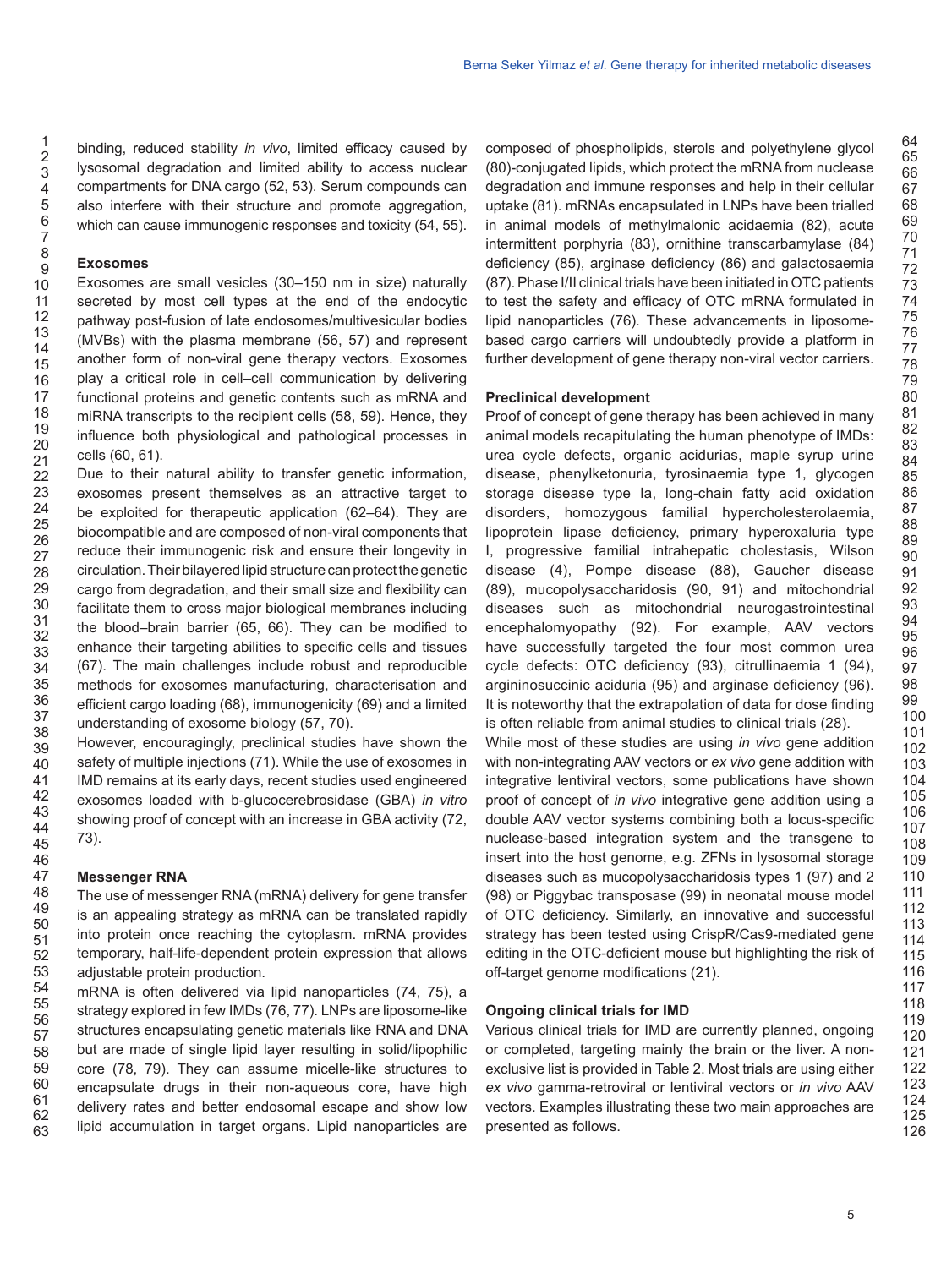| <b>Table 2.</b> Indicative list of gene therapy clinical trials for inherited metabolic diseases in 2020. |
|-----------------------------------------------------------------------------------------------------------|
|-----------------------------------------------------------------------------------------------------------|

| Inherited metabolic diseases<br>subgroup | <b>Disease</b>                                        | <b>Sponsor</b>                                                            | Phase        | <b>Status</b> | Vector               | <b>NCT number</b><br>(Clinicaltrials.gov) |
|------------------------------------------|-------------------------------------------------------|---------------------------------------------------------------------------|--------------|---------------|----------------------|-------------------------------------------|
|                                          | Glycogen storage disease<br>1A                        | Ultragenyx                                                                | I/II         | R             | AAV <sub>8</sub>     | NCT035117085                              |
|                                          | Crigler-Najjar                                        | Genethon-Selecta Bio                                                      | 1/11         | R             | AAV                  | NCT03466463                               |
|                                          | Ornithine transcarbamy-<br>lase deficiency            | University of Pennsylvania                                                | $\mathbf{I}$ | T             | Adeno-<br>viral      | NCT00004498                               |
|                                          |                                                       | Ultragenyx                                                                | 1/11         | R             | AAV8                 | NCT02991144                               |
| Intermediary metabolism                  | Methylmalonic acidaemia                               | Moderna Therapeutics                                                      | 1/11         | R             | Non viral            | NCT03810690                               |
|                                          | Propionic acidaemia                                   | <b>Moderna Therapeutics</b>                                               | 1/11         | A-NR          | Non viral            | NCT04159103                               |
|                                          | Phenylketonuria                                       | <b>Homology Medicines</b>                                                 | 1/11         | R             | AAVH-<br><b>SC15</b> | NCT03952156                               |
|                                          |                                                       | National Taiwan University Hospital                                       | 1/11         | Т             | AAV <sub>2</sub>     | NCT01395641                               |
|                                          | Aromatic L-amino acid                                 | National Taiwan University Hospital                                       | Ш            | R             | AAV <sub>2</sub>     | NCT02926066                               |
|                                          | decarboxylase deficiency                              | National Institute of Health                                              | ı            | R             | AAV <sub>2</sub>     | NCT02852213                               |
|                                          | Homozygous Familial                                   |                                                                           | 1/11         | R             |                      | NCT02651675                               |
| Lipid metabolism                         | Hypercholesterolaemia                                 | RegenX Bio                                                                |              |               | AAV                  |                                           |
|                                          |                                                       | Sangamo Therapeutics                                                      | 1/11         | н             | AAV6                 | NCT02702115                               |
|                                          | Mucopolysaccharidosis 1                               | RegenX Bio                                                                | $\mathbf{I}$ | R             | AAV9                 | NCT03580083                               |
|                                          |                                                       | Orchard Therapeutics/San Raffaele-<br>Telethon Institute for Gene Therapy | 1/11         | R             | LV                   | NCT03488394                               |
|                                          | Mucopolysaccharidosis 2<br>Mucopolysaccharidosis 3A   | Sangamo Therapeutics                                                      | 1/11         | н             | AAV6                 | NCT03041324                               |
|                                          |                                                       | RegenX Bio                                                                | 1/11         | R             | AAV9                 | NCT03566043                               |
|                                          |                                                       | <b>Manchester University</b>                                              | 1/11         | R             | LV                   | NCT04201405                               |
|                                          |                                                       | Lysogene                                                                  | 1/11         | Τ             | AAVrh10              | NCT01474343                               |
|                                          |                                                       | Lysogene                                                                  | 1/11         | R             | AAVrh10              | NCT03612869                               |
|                                          |                                                       | Abeona Therapeutics                                                       | 1/11         | R             | AAV9                 | NCT02716246;<br>NCT04088734               |
|                                          |                                                       | Abeona Therapeutics                                                       | 1/11         | R             | AAV9                 | NTC03315182                               |
|                                          | Mucopolysaccharidosis 3B                              | Uniqure                                                                   | 1/11         | Τ             | AAV <sub>5</sub>     | NCT03300453                               |
|                                          | Mucopolysaccharidosis 6                               | Fondazione Telethon                                                       | 1/11         | R             | AAV8                 | NCT03173521                               |
|                                          |                                                       | Audentes Therapeutics                                                     | 1/11         | A-NR          | AAV8                 | NCT04174105                               |
|                                          |                                                       | <b>Spark Therapeutics</b>                                                 | 1/11         | A-NR          | AAV                  | NCT04093349                               |
| Lysosomal storage diseases               | Pompe disease                                         | <b>Florida University</b>                                                 | 1/11         | Τ             | AAV1                 | NCT00976352                               |
|                                          |                                                       | <b>Florida University</b>                                                 | 1            | R             | AAV9                 | NCT02240407                               |
|                                          | Danon disease                                         | <b>Rocket Pharmaceuticals</b>                                             | $\mathbf{I}$ | R             | AAV9                 | NCT03882437                               |
|                                          |                                                       | Sangamo Therapeutics                                                      | 1/11         | R             | AAV6                 | NCT04046224                               |
|                                          | Fabry disease                                         | <b>Freeline Therapeutics</b>                                              | 1/11         | R             | AAV                  | NCT04040049                               |
|                                          |                                                       | AvroBio                                                                   | 1/11         | R             | LV                   | NCT03454893                               |
|                                          | Ceroide lipofuscinosis 6                              | <b>Amicus Therapeutics</b>                                                | 1/11         | A-NR          | AAV9                 | NCT02725580                               |
|                                          | Ceroide lipofuscinosis 3                              | <b>Amicus Therapeutics</b>                                                | 1/11         | R             | AAV9                 | NCT03770572                               |
|                                          | Ceroide lipofuscinosis 2                              | <b>Cornell University</b>                                                 | I            | A-NR          | AAV.rh10             | NCT01161576                               |
|                                          |                                                       | <b>Cornell University</b>                                                 | I            | A-NR          | AAV <sub>2</sub>     | NCT00151216                               |
|                                          |                                                       | <b>Cornell University</b>                                                 | 1/11         | A-NR          | AAV.rh10             | NCT01414985                               |
|                                          | <b>GM1 Gangliosidosis</b>                             | National Human Genome Research<br>Institute                               | 1/11         | R             | AAV9                 | NCT03952637                               |
|                                          | Metachromatic leukodys-<br>trophy                     | Orchard Therapeutics/San Raffaele-<br>Telethon Institute for Gene Therapy | I/II         | R             | LV                   | NTC03392987                               |
|                                          |                                                       | <b>Shenzhen University</b>                                                | 1/11         | R             | LV                   | NCT02559830                               |
|                                          | Gaucher type 1                                        | AvroBio                                                                   | 1/11         | R             | LV                   | NCT04145037                               |
| Peroxisomal disorders                    | X-linked childhood cere-<br>bral adrenoleukodystrophy | <b>Bluebird Bio</b>                                                       | II/III       | A-NR          | LV                   | NCT01896102                               |
|                                          |                                                       | <b>Bluebird Bio</b>                                                       | Ш            | A-NR          | LV                   | NCT03852498                               |
|                                          |                                                       | Shenzhen Second People's Hospital                                         | 1/11         | R             | LV                   | NCT0372755                                |

 

Information gathered from *clinicaltrials.gov* accessed on 22/01/2020. A-NR : active-not recruiting; H : on hold ; NR : not recruiting ; R : recruiting ; T : terminated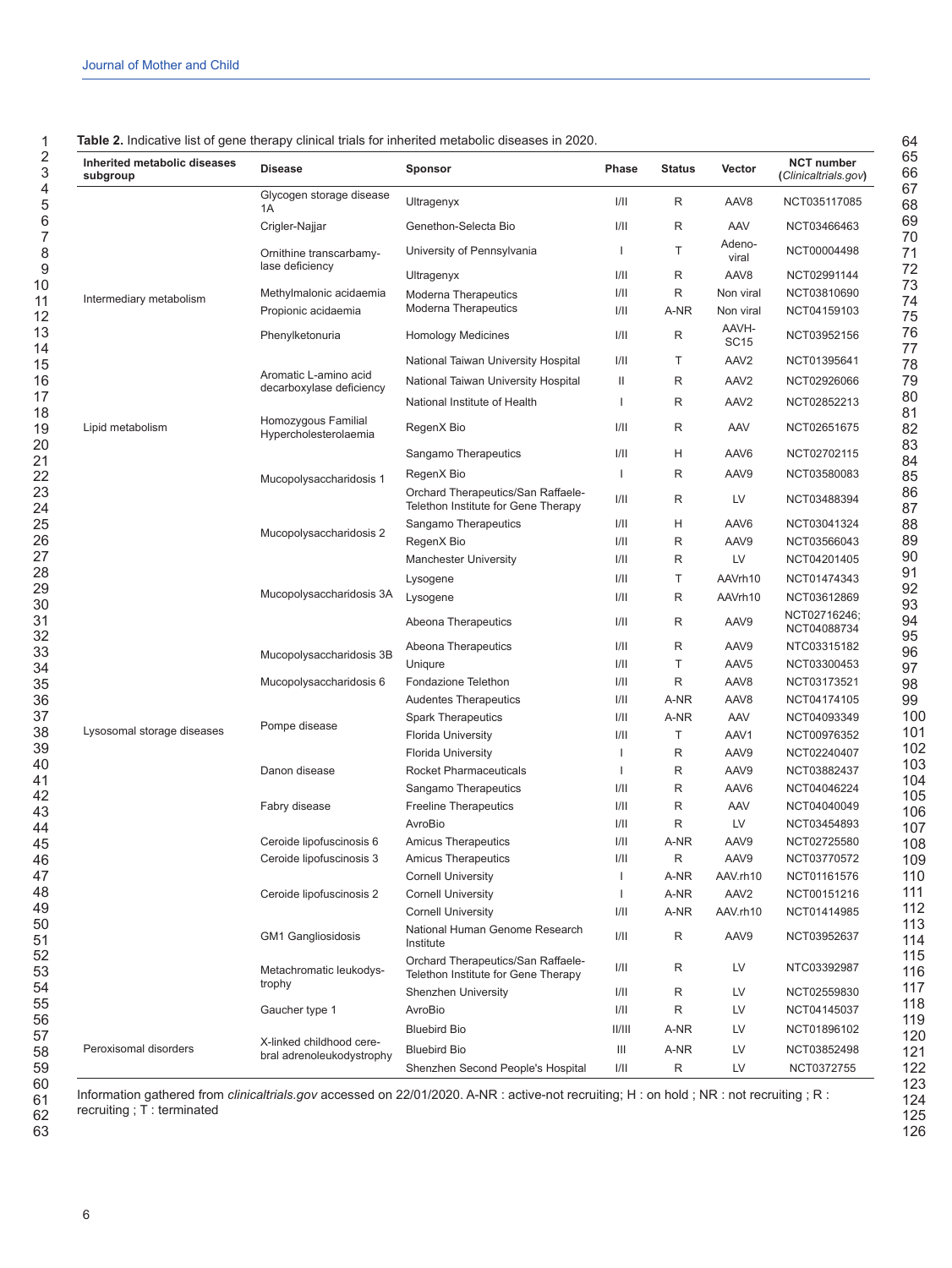Information gathered from clinicaltrials.gov accessed on 22 January 2020.

A-NR, active-not recruiting; H, on hold; NR, not recruiting; R, recruiting; T, terminated.

## *Ex vivo* **lentiviral gene therapy for cerebral inherited disease: example of X-linked childhood cerebral adrenoleukodystrophy**

X-linked adrenoleukodystrophy is the most common peroxisomal disorder caused by mutations in the *ABCD1* (ATP-binding cassette subfamily D member 1 protein) gene. This protein enables the uptake of very long-chain fatty acids in the peroxisome to undergo degradation. In the most severe form with childhood-onset cerebral X-linked adrenoleukodystrophy, patients will develop normally until the age of 5–7 years when they will present a rapidly progressing neuroregression with loss of cognitive, motor, visual and auditive skills leading to vegetative state and death in less than 5 years. The standard of care is currently allogeneic HSC at early stage of the disease, enabling an arrest of the cerebral demyelination and disease progression. An *ex vivo* lentiviral vector encoding the *ABCD1* gene transfecting autologous human CD34+ cells was initially developed by Cartier et al. and showed stabilisation of the disease in two boys with no HLAmatched donors with an efficiency similar to HSC (10). This was followed by a multicentre, phase II/III clinical trial conducted by BlueBird Bio (NCT01896102) with a vector Lenti-D similar to the one used in treating the first two patients. Preliminary results showed that 88% of the 17 patients enrolled had only a minimal residual disease at a median follow-up of »30 months. The gene therapy showed measurable ALD protein in all patients, a polyclonal haematopoietic reconstitution with no evidence of preferential integration and clonal outgrowth and no graft-versus-host disease (100). This programme has been granted breakthrough therapy designation by the Food and Drug Administration (FDA) and a phase III trial (NCT03852498) has started in 2019 (101). This programme illustrates the major clinical benefits of this gene therapy approach for neurodegenerative diseases.

## *In vivo* **AAV gene therapy for inherited liver disease: example of haemophilia B**

Haemophilia B is a X-linked inherited severe bleeding disorder caused by factor IX (FIX) deficiency with a frequency of 1 in 30,000 male live births. The measurable plasma levels of FIX stratify the clinical severity: severe (<1%), moderate (1–5%) and mild (5–40%). The standard of care relies on injections of recombinant FIX, an expensive therapy for public healthcare systems with an annual cost of US\$300,000 (102). As a minimal increase of plasma FIX can dramatically improve the clinical phenotype, various programmes have targeted haemophilia B. A phase I/II trial sponsored by Sparks Therapeutics and Pfizer (NCT02484092) has used an AAV vector expressing an improved variant of FIX cDNA known as Padua variant with a gain-of-function activity enabling a 5–10 times increase of FIX activity levels under the transcriptional expression of the liver-specific hAAT promoter. This vector was administered by a single peripheral intravenous injection at a dose of 5 ´ 1011 vector genomes per kilogram body weight. Preliminary results showed an increase in FIX from <1% at baseline at 1 week after infusion, reaching a plateau at 3 months post-injection and remaining stable over 1 year with a mean sustained FIX activity at  $34 \pm 18.5\%$ . The annual bleeding rate was significantly reduced (from 11.1 to 0.4 events per year; *p* = 0.02) and 8 out of 10 patients managed to stop infusion of recombinant FIX. No patient experienced any severe adverse event. Only two patients presented asymptomatic increase of transaminases, well controlled by an oral course of corticosteroids (103). Increase of transaminases has been observed in the weeks following liver-targeted AAV gene therapy and recognised as a T-cell-mediated immune response against the capsid causing apoptosis of transduced hepatocytes. This adverse event, which usually happens in 3 months following the AAV injection, is often well controlled by oral corticosteroids but needs to be carefully monitored to prevent a loss of the benefit of the gene therapy (4). This haemophilia B programme has received breakthrough therapy designation by the FDA. A phase III trial is currently recruiting led by Pfizer (NCT03861273).

## **Approved gene therapy products for IMD**

Glybera is an AAV1-based vector carrying the lipoprotein lipase transgene, which has shown a reduction in acute pancreatitis episodes in patients with lipoprotein lipase deficiency. This product commercialised by Uniqure was the first gene therapy product approved by the European Medicine Agency (EMA) in 2012. Priced at US\$1.1 million per patient, this treatment was administered only to one patient and Uniqure decided to withdraw the product from the market in 2017 due to economic considerations (38). Strimvelis is an *ex vivo* gene therapy approach using a gamma-retroviral vector containing the human adenosine deaminase (*ADA*) gene developed by GlaxoSmithKline to target ADA-SCID and priced US\$665,000 (4). Luxturna is an AAV-based vector carrying the *RPE65* gene to treat Leber congenital amaurosis. Spark Therapeutics received market authorisation from the FDA and the EMA in 2017 and 2018, respectively, becoming the first FDA-approved gene therapy product and priced at US\$425,000 per eye (38).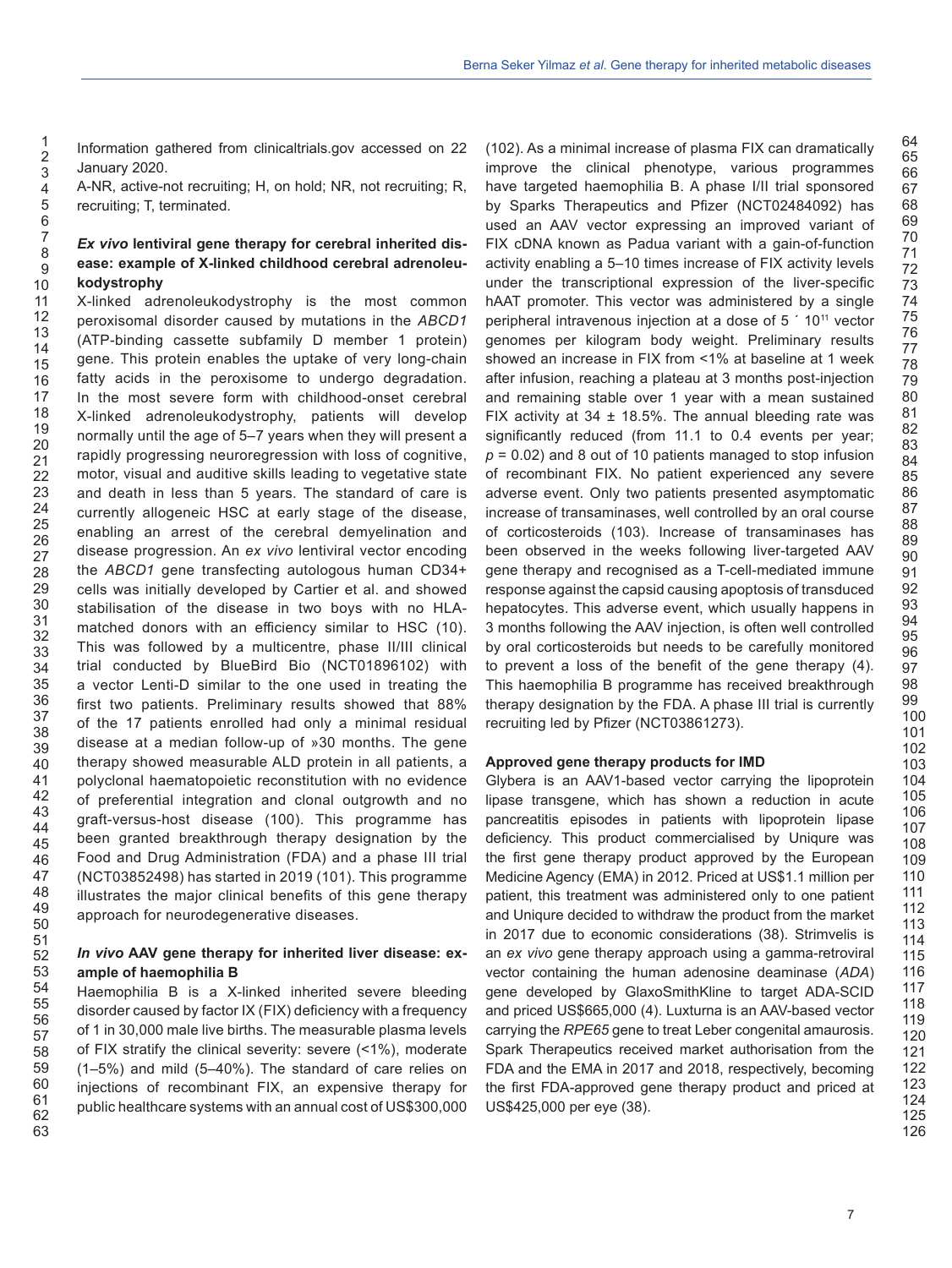# **Conclusion**

Gene therapies have revolutionised the last half century from science fiction to the first commercialised products. New delivery strategies are constantly in development or refinement to achieve the most efficient and safest approach enabling with a single injection of gene therapy vector, a lifelong cure for severe IMDs. This novel therapy option will find its place among other available therapies, alone or in combination if necessary. Many open questions remain, especially about building an adequate economic model to enable affordable gene therapy products for healthcare systems and the long-term efficacy and safety of these novel therapies. Currently, research is designing novel genotypespecific molecular therapies that aim to become patientspecific and personalised gene therapy approaches to correct the phenotype of genetic diseases more efficiently.

## **Author Contributions**

JB designed the overall manuscript. All authors wrote, revised substantially and approved the final manuscript. All authors accept full responsibility of its content.

## **Funding**

This work was supported by funding from the NIHR Great Ormond Street Hospital Biomedical Research Centre (JB) and Innovate UK (SG, DP), The Scientific and Technological Research Council of Turkey (BSY). The views expressed are those of the author(s) and not necessarily those of the NHS, the NIHR or the Department of Health.

## **Conflicts of Interest**

None.

## **ORCID Identifiers of the Authors**

Berna Seker Yilmaz 0000-0003-0425-0341 (https://orcid.org/0000-0003-0425-0341). Sonam Gurung 0000-0003-3271-5273 (https://orcid.org/0000-0003-3271-5273). Dany Perocheau 0000-0001-5450-8801 (https://orcid.org/0000-0001-5450-8801). John Counsell 0000-0001-9208-101X (https://orcid.org/0000-0001-9208-101X). Julien Baruteau 0000-0003-0582-540X (https://orcid.org/0000-0003-0582-540X).

# **References**

1. Ezgu F. Inborn errors of metabolism. Adv Clin Chem. 2016;73:195–250. doi: 10.1016/bs.acc.2015.12.001

2. Mak CM, Lee HC, Chan AY, Lam CW. Inborn errors of metabolism and expanded newborn screening: review and update. Crit Rev Clin Lab Sci. 2013;50(6):142–62. doi: 10.3109/10408363.2013.847896

- 3. Fukao T, Nakamura K. Advances in inborn errors of metabolism. J Hum Genet. 2019;64(2):65. doi: 10.1038/s10038-018-0535-7
- 4. Baruteau J, Waddington SN, Alexander IE, Gissen P. Gene therapy for monogenic liver diseases: clinical successes, current challenges and future prospects. J Inherit Metab Dis. 2017;40(4):497–517. doi: 10.1007/s10545-017-0053-3
- 5. Boudes PF. Gene therapy as a new treatment option for inherited monogenic diseases. Eur J Intern Med. 2014;25(1):31–6. doi: 10.1016/j.ejim.2013.09.009
- 6. Vink CA, Counsell JR, Perocheau DP, Karda R, Buckley SMK, Brugman MH, et al. Eliminating HIV-1 packaging sequences from lentiviral vector proviruses enhances safety and expedites gene transfer for gene therapy. Mol Ther. 2017;25(8):1790–804. doi: 10.1016/j.ymthe.2017.04.028
- 7. Raper SE, Chirmule N, Lee FS, Wivel NA, Bagg A, Gao GP, et al. Fatal systemic inflammatory response syndrome in a ornithine transcarbamylase deficient patient following adenoviral gene transfer. Mol Genet Metab. 2003;80(1–2):148–58. doi: 10.1016/j. ymgme.2003.08.016
- 8. Mukherjee S, Thrasher AJ. Gene therapy for PIDs: progress, pitfalls and prospects. Gene. 2013;525(2):174–81. doi: 10.1016/j. gene.2013.03.098
- 9. Maguire AM, Simonelli F, Pierce EA, Pugh EN Jr, Mingozzi F, Bennicelli J, et al. Safety and efficacy of gene transfer for Leber's congenital amaurosis. N Engl J Med. 2008;358(21):2240–8. doi: 10.1056/NEJMoa0802315
- 10. Cartier N, Hacein-Bey-Abina S, Bartholomae CC, Veres G, Schmidt M, Kutschera I, et al. Hematopoietic stem cell gene therapy with a lentiviral vector in X-linked adrenoleukodystrophy. Science. 2009;326(5954):818–23. doi: 10.1126/science.1171242
- 11. Biffi A, Montini E, Lorioli L, Cesani M, Fumagalli F, Plati T, et al. Lentiviral hematopoietic stem cell gene therapy benefits metachromatic leukodystrophy. Science. 2013;341(6148):1233158. doi: 10.1126/science.1233158
- 12. Nathwani AC, Rosales C, McIntosh J, Rastegarlari G, Nathwani D, Raj D, et al. Long-term safety and efficacy following systemic administration of a self-complementary AAV vector encoding human FIX pseudotyped with serotype 5 and 8 capsid proteins. Mol Ther. 2011;19(5):876–85. doi: 10.1038/mt.2010.274.
- 13. Bryant LM, Christopher DM, Giles AR, Hinderer C, Rodriguez JL, Smith JB, et al. Lessons learned from the clinical development and market authorization of Glybera. Hum Gene Ther Clin Dev. 2013;24(2):55–64. doi: 10.1089/humc.2013.087
- 14. Anguela XM, High KA. Entering the modern era of gene therapy. Annu Rev Med. 2019;70:273–288. doi: 10.1146/annurevmed-012017-043332
- 15. Sands MS, Davidson BL. Gene therapy for lysosomal storage diseases. Mol Ther. 2006;13(5):839–49. doi: 10.1016/j. ymthe.2006.01.006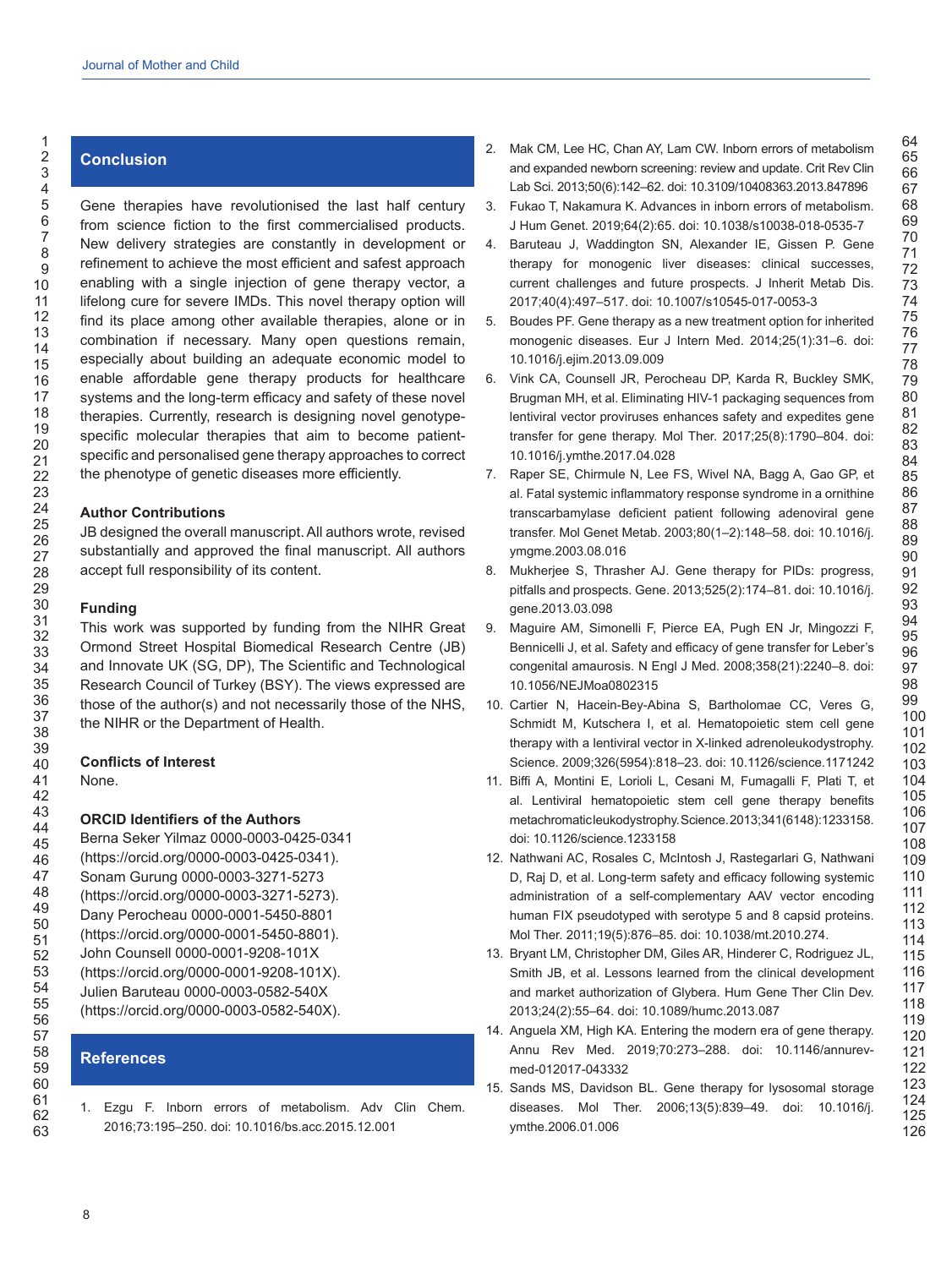- 16. European Medicines Agency, Committee for Medicinal Products for Human Use (CHMP). Guideline on bioanalytical method validation. G.o.b.m.v. EMEA/CHMP/EWP/192217/2009 Rev. 1 Corr. 2. 2011 July 21. London, UK: European Medicines Agency; 2015. Available from: http://www.ema.europa.eu/docs/en\_GB/document\_library/ Scientific\_guideline/2011/08/WC500109686.pdf
- 17. Mingozzi F, High KA. Therapeutic in vivo gene transfer for genetic disease using AAV: progress and challenges. Nat Rev Genet. 2011;12(5):341–55. doi: 10.1038/nrg2988. Erratum in: Nat Rev Genet. 2011;12(7):515.
- 18. Fraldi A, Serafini M, Sorrentino NC, Gentner B, Aiuti A, Bernardo ME. Gene therapy for mucopolysaccharidoses: in vivo and ex vivo approaches. Ital J Pediatr. 2018;44(Suppl 2):130. doi: 10.1186/ s13052-018-0565-y
- 19. Cox DB, Platt RJ, Zhang F. Therapeutic genome editing: prospects and challenges. Nat Med. 2015;21(2):121–31. doi: 10.1038/nm.3793
- 20. Bibikova M, Golic M, Golic KG, Carroll D. Targeted chromosomal cleavage and mutagenesis in Drosophila using zinc-finger nucleases. Genetics. 2002;161(3):1169–1175.
- 21. Yang Y, Wang L, Bell P, McMenamin D, He Z, White J, et al. A dual AAV system enables the Cas9-mediated correction of a metabolic liver disease in newborn mice. Nat Biotechnol. 2016;34(3):334–8. doi: 10.1038/nbt.3469
- 22. Villiger L, Grisch-Chan HM, Lindsay H, Ringnalda F, Pogliano CB, Allegri G, et al. Treatment of a metabolic liver disease by in vivo genome base editing in adult mice. Nat Med. 2018;24(10):1519– 25. doi: 10.1038/s41591-018-0209-1
- 23. Zabaleta N, Barberia M, Martin-Higueras C, Zapata-Linares N, Betancor I, Rodriguez S, et al. CRISPR/Cas9-mediated glycolate oxidase disruption is an efficacious and safe treatment for primary hyperoxaluria type I. Nat Commun. 2018;9(1):5454. doi: 10.1038/ s41467-018-07827-1
- 24. Charlesworth CT, Deshpande PS, Dever DP, Camarena J, Lemgart VT, Cromer MK, et al. Identification of preexisting adaptive immunity to Cas9 proteins in humans. Nat Med. 2019;25(2):249–54. doi: 10.1038/s41591-018-0326-x
- 25. Perocheau DP, Cunningham S, Lee J, Antinao Diaz J, Waddington SN, Gilmour K, et al. Age-related seroprevalence of antibodies against AAV-LK03 in a UK population cohort. Hum Gene Ther. 2019;30(1):79–87. doi: 10.1089/hum.2018.098
- 26. Savić N, Schwank G. Advances in therapeutic CRISPR/Cas9 genome editing. Transl Res. 2016;168:15–21. doi: 10.1016/j. trsl.2015.09.008
- 27. Sack BK, Herzog RW. Evading the immune response upon in vivo gene therapy with viral vectors. Curr Opin Mol Ther. 2009;11(5):493–503.
- 28. Baruteau J, Waddington SN, Alexander IE, Gissen P. Delivering efficient liver-directed AAV-mediated gene therapy. Gene Ther. 2017;24(5):263–4. doi: 10.1038/gt.2016.90
- 29. Hacein-Bey-Abina S, Garrigue A, Wang GP, Soulier J, Lim A, Morillon E, et al. Insertional oncogenesis in 4 patients after

retrovirus-mediated gene therapy of SCID-X1. Version 2. J Clin Invest. 2008;118(9):3132–42. doi: 10.1172/JCI35700

- 30. De Palma M, Montini E, Santoni de Sio FR, Benedicenti F, Gentile A, Medico E, et al. Promoter trapping reveals significant differences in integration site selection between MLV and HIV vectors in primary hematopoietic cells. Blood. 2005;105(6):2307– 15. doi: 10.1182/blood-2004-03-0798
- 31. Montini E, Cesana D, Schmidt M, Sanvito F, Bartholomae CC, Ranzani M, et al. The genotoxic potential of retroviral vectors is strongly modulated by vector design and integration site selection in a mouse model of HSC gene therapy. J Clin Invest. 2009;119(4):964–75. doi: 10.1172/JCI37630
- 32. Zufferey R, Dull T, Mandel RJ, Bukovsky A, Quiroz D, Naldini L, et al. Self-inactivating lentivirus vector for safe and efficient in vivo gene delivery. J Virol. 1998;72(12):9873–80. doi: 10.1128/ JVI.72.12.9873-9880.1998
- 33. Moiani A, Paleari Y, Sartori D, Mezzadra R, Miccio A, Cattoglio C, et al. Lentiviral vector integration in the human genome induces alternative splicing and generates aberrant transcripts. J Clin Invest. 2012;122(5):1653–66. doi: 10.1172/JCI61852
- 34. Dolgin E. 'Bubble boy' gene therapy reignites commercial interest. Nat Biotechnol. 2019;37(7):699–701. doi: 10.1038/d41587-019- 00015-6
- 35. Counsell JR, Karda R, Diaz JA, Carey L, Wiktorowicz T, Buckley SMK, et al. Foamy virus vectors transduce visceral organs and hippocampal structures following in vivo delivery to neonatal mice. Mol Ther Nucleic Acids. 2018;12:626–34. doi: 10.1016/j. omtn.2018.07.006
- 36. Counsell JR, Asgarian Z, Meng J, Ferrer V, Vink CA, Howe SJ, et al. Lentiviral vectors can be used for full-length dystrophin gene therapy. Sci Rep. 2017;7:44775. doi: 10.1038/srep44775. Erratum in: Sci Rep. 2017 Aug 29;7:46880.
- 37. Samulski RJ, Muzyczka N. AAV-mediated gene therapy for research and therapeutic purposes. Annu Rev Virol. 2014;1(1):427–51. doi: 10.1146/annurev-virology-031413-085355
- 38. Keeler AM, Flotte TR. Recombinant adeno-associated virus gene therapy in light of luxturna (and zolgensma and glybera): Where are we, and how did we get here? Annu Rev Virol. 2019;6(1):601– 21. doi: 10.1146/annurev-virology-092818-015530
- 39. Boutin S, Monteilhet V, Veron P, Leborgne C, Benveniste O, Montus MF, et al. Prevalence of serum IgG and neutralizing factors against adeno-associated virus (AAV) types 1, 2, 5, 6, 8, and 9 in the healthy population: implications for gene therapy using AAV vectors. Hum Gene Ther. 2010;21(6):704–12. doi: 10.1089/hum.2009.182
- 40. Berns KI, Muzyczka N. AAV: an overview of unanswered questions. Hum Gene Ther. 2017;28(4):308–13. doi: 10.1089/hum.2017.048
- 41. Bozzuto G, Molinari A. Liposomes as nanomedical devices. Int J Nanomedicine. 2015;10:975–99. doi: 10.2147/IJN.S68861
- 42. Bangham AD, Horne RW. Negative staining of phospholipids and their structural modification by surface – active agents as observed in the electron miscroscope. J Mol Biol. 1964;8:660–8. doi: 10.1016/s0022-2836(64)80115-7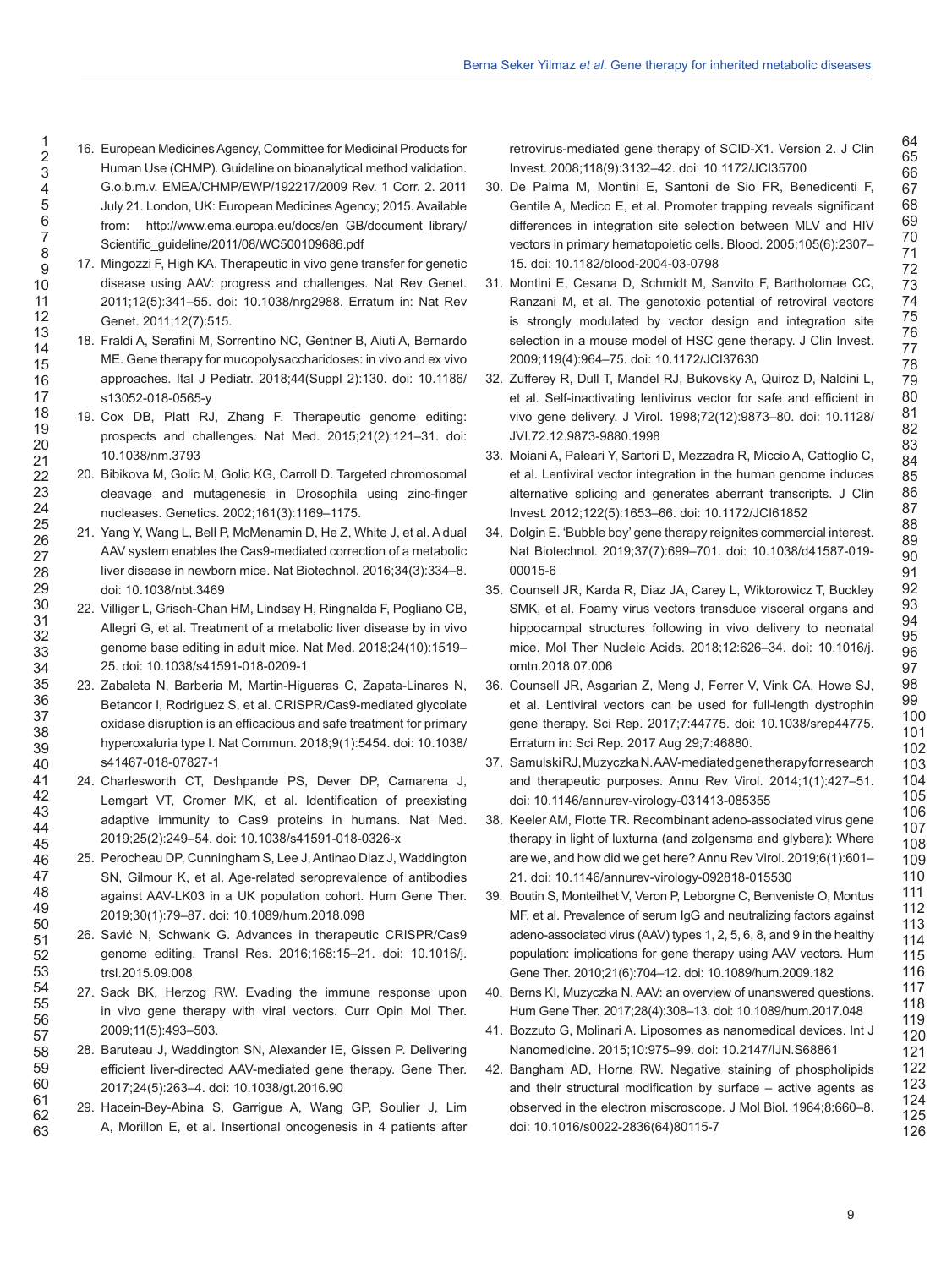- 43. Mărgineanu DG. Equilibrium and non-equilibrium approaches in biomembrane thermodynamics. Arch Int Physiol Biochim. 1987;95(5):381–422. doi: 10.3109/13813458709075033
- 44. Daraee H, Etemadi A, Kouhi M, Alimirzalu S, Akbarzadeh A. Application of liposomes in medicine and drug delivery. Artif Cells Nanomed Biotechnol. 2016;44(1):381–91. doi: 10.3109/21691401.2014.953633
- 45. Balazs DA, Godbey W. Liposomes for use in gene delivery. J Drug Deliv. 2011;2011:326497. doi: 10.1155/2011/326497
- 46. Srinivas R, Samanta S, Chaudhuri A. Cationic amphiphiles: promising carriers of genetic materials in gene therapy. Chem Soc Rev. 2009;38(12):3326–38. doi: 10.1039/b813869a
- 47. Çağdaş M, Sezer AD, Bucak S. Liposomes as potential drug carrier systems for drug delivery. doi: 10.5772/58459. In: Sezer AD, editor. Application of nanotechnology in drug delivery. London, UK: IntechOpen Limited; 2014 July 25th. doi: 10.5772/57028. ISBN 978-953-51-1628-8. eBook ISBN 978-953-51-5756-4. Available from: https://www.intechopen. com/books/application-of-nanotechnology-in-drug-delivery/ liposomes-as-potential-drug-carrier-systems-for-drug-delivery
- 48. Zylberberg C, Gaskill K, Pasley S, Matosevic S. Engineering liposomal nanoparticles for targeted gene therapy. Gene Ther. 2017;24(8):441–52. doi: 10.1038/gt.2017.41
- 49. Zang X, Ding H, Zhao X, Li X, Du Z, Hu H, et al. Anti-EphA10 antibody-conjugated pH-sensitive liposomes for specific intracellular delivery of siRNA. Int J Nanomedicine. 2016;11:3951–67. doi: 10.2147/IJN.S107952
- 50. Liu YJ, Dou XQ, Wang F, Zhang J, Wang XL, Xu GL, et al. IL-4Rα aptamer-liposome-CpG oligodeoxynucleotides suppress tumour growth by targeting the tumour microenvironment. J Drug Target. 2017;25(3):275–83. doi: 10.1080/1061186X.2016.1258569
- 51. Sharma G, Modgil A, Layek B, Arora K, Sun C, Law B, et al. Cell penetrating peptide tethered bi-ligand liposomes for delivery to brain in vivo: biodistribution and transfection. J Controlled Release. 2013;167(1):1–10. doi: 10.1016/j.jconrel.2013.01.016
- 52. Saffari M, Moghimi HR, Dass CR. Barriers to liposomal gene delivery: from application site to the target. Iran J Pharm Res. 2016 Winter;15(Suppl):3–17.
- 53. Akbarzadeh A, Rezaei-Sadabady R, Davaran S, Joo SW, Zarghami N, Hanifehpour Y, et al. Liposome: classification, preparation, and applications. Nanoscale Res Lett. 2013;8(1):102. doi: 10.1186/1556-276X-8-102
- 54. Ozpolat B, Sood AK, Lopez-Berestein G. Liposomal siRNA nanocarriers for cancer therapy. Adv Drug Deliv Rev. 2014;66:110–16. doi: 10.1016/j.addr.2013.12.008
- 55. Landen CN Jr, Chavez-Reyes A, Bucana C, Schmandt R, Deavers MT, Lopez-Berestein G, et al. Therapeutic EphA2 gene targeting in vivo using neutral liposomal small interfering RNA delivery. Cancer Res. 2005;65(15):6910–8. doi: 10.1158/0008-5472.CAN-05-0530
- 56. Rufino-Ramos D, Albuquerque PR, Carmona V, Perfeito R, Nobre RJ, Pereira de Almeida L. Extracellular vesicles: Novel promising

delivery systems for therapy of brain diseases. J Control Release. 2017;262:247-258. doi: 10.1016/j.jconrel.2017.07.001.

- 57. Hessvik NP, Llorente A. Current knowledge on exosome biogenesis and release. Cell Mol Life Sci. 2018;75(2):193–208. doi: 10.1007/s00018-017-2595-9
- 58. Valadi H, Ekström K, Bossios A, Sjöstrand M, Lee JJ, Lötvall JO. Exosome-mediated transfer of mRNAs and microRNAs is a novel mechanism of genetic exchange between cells. Nat Cell Biol. 2007;9(6):654–659. doi: 10.1038/ncb1596
- 59. Bang C, Thum T. Exosomes: new players in cell-cell communication. Int J Biochem Cell Biol. 2012;44(11):2060–4. doi: 10.1016/j.biocel.2012.08.007
- 60. De Toro J, Herschlik L, Waldner C, Mongini C. Emerging roles of exosomes in normal and pathological conditions: new insights for diagnosis and therapeutic applications. Front Immunol. 2015;6:203. doi: 10.3389/fimmu.2015.00203
- 61. Arenaccio C, Federico M. The multifaceted functions of exosomes in health and disease: an overview. Adv Exp Med Biol. 2017;998:3–19. doi: 10.1007/978-981-10-4397-0\_1
- 62. Jiang XC, Gao JQ. Exosomes as novel bio-carriers for gene and drug delivery. Int J Pharm. 2017;521(1–2):167–75. doi: 10.1016/j. ijpharm.2017.02.038
- 63. Ohno S, Takanashi M, Sudo K, Ueda S, Ishikawa A, Matsuyama N, et al. Systemically injected exosomes targeted to EGFR deliver antitumor microRNA to breast cancer cells. Mol Ther. 2013;21(1):185–91. doi: 10.1038/mt.2012.180
- 64. Wahlgren J, De L Karlson T, Brisslert M, Vaziri Sani F, Telemo E, Sunnerhagen P, et al. Plasma exosomes can deliver exogenous short interfering RNA to monocytes and lymphocytes. Nucleic Acids Res. 2012;40(17):e130. doi: 10.1093/nar/gks463
- 65. Turturici G, Tinnirello R, Sconzo G, Geraci F. Extracellular membrane vesicles as a mechanism of cell-to-cell communication: advantages and disadvantages. Am J Physiol Cell Physiol. 2014;306(7):C621–33. doi: 10.1152/ ajpcell.00228.2013
- 66. Haney MJ, Klyachko NL, Zhao Y, Gupta R, Plotnikova EG, He Z, et al. Exosomes as drug delivery vehicles for Parkinson's disease therapy. J Controlled Release. 2015;207:18–30. doi: 10.1016/j. jconrel.2015.03.033
- 67. Mentkowski KI, Lang JK. Exosomes engineered to express a cardiomyocyte binding peptide demonstrate improved cardiac retention in vivo. Sci Rep. 2019;9(1):10041. doi: 10.1038/s41598- 019-46407-1
- 68. Bunggulawa EJ, Wang W, Yin T, Wang N, Durkan C, Wang Y, et al. Recent advancements in the use of exosomes as drug delivery systems. J Nanobiotechnol. 2018;16(1):81. doi: 10.1186/ s12951-018-0403-9
- 69. Ha D, Yang N, Nadithe V. Exosomes as therapeutic drug carriers and delivery vehicles across biological membranes: current perspectives and future challenges. Acta Pharm Sin B. 2016;6(4):287–96. doi: 10.1016/j.apsb.2016.02.001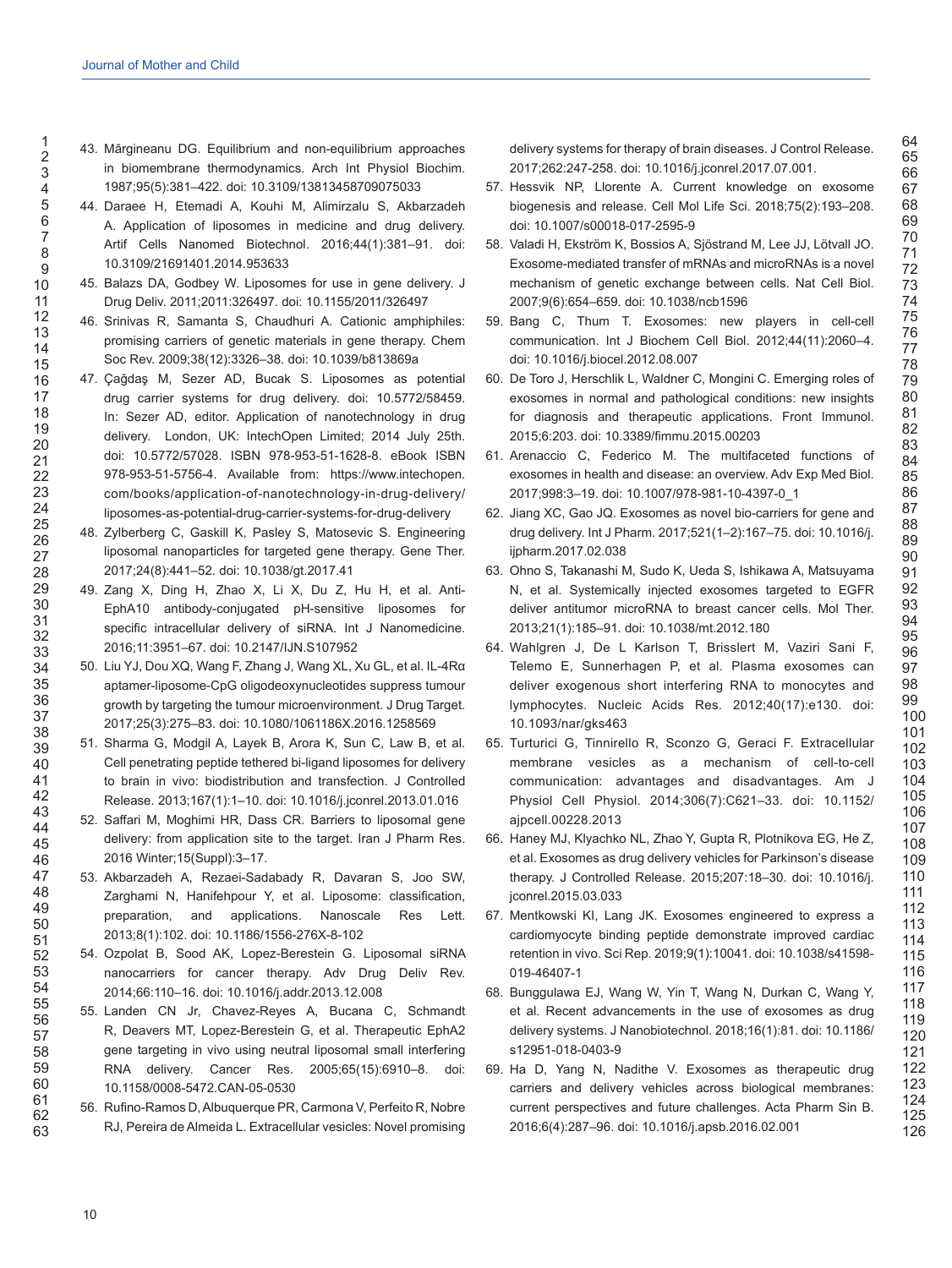- 70. Mathieu M, Martin-Jaular L, Lavieu G, Théry C. Specificities of secretion and uptake of exosomes and other extracellular vesicles for cell-to-cell communication. Nat Cell Biol. 2019;21(1):9–17. doi: 10.1038/s41556-018-0250-9
- 71. Nunes FA, Furth EE, Wilson JM, Raper SE. Gene transfer into the liver of nonhuman primates with E1-deleted recombinant adenoviral vectors: safety of readministration. Hum Gene Ther. 1999;10(15):2515–26. doi: 10.1089/10430349950016852
- 72. Do MA, Levy D, Brown A, Marriott G, Lu B. Targeted delivery of lysosomal enzymes to the endocytic compartment in human cells using engineered extracellular vesicles. Sci Rep. 2019;9(1):17274. doi: 10.1038/s41598-019-53844-5
- 73. Yim N, Ryu SW, Choi K, Lee KR, Lee S, Choi H, et al. Exosome engineering for efficient intracellular delivery of soluble proteins using optically reversible protein-protein interaction module. Nat Commun. 2016;7:12277. doi: 10.1038/ncomms12277
- 74. Del Pozo-Rodríguez A, Solinís MÁ, Rodríguez-Gascón A. Applications of lipid nanoparticles in gene therapy. Eur J Pharm Biopharm. 2016;109:184–93. doi: 10.1016/j.ejpb.2016.10.016
- 75. Blakney AK, McKay PF, Yus BI, Aldon Y, Shattock RJ. Inside out: optimization of lipid nanoparticle formulations for exterior complexation and in vivo delivery of saRNA. Gene Ther. 2019;26(9):363–72. doi: 10.1038/s41434-019-0095-2
- 76. Berraondo P, Martini PGV, Avila MA, Fontanellas A. Messenger RNA therapy for rare genetic metabolic diseases. Gut. 2019;68(7):1323–30. doi: 10.1136/gutjnl-2019-318269
- 77. Martini PGV, Guey LT. A new era for rare genetic diseases: messenger RNA therapy. Hum Gene Ther. 2019;30(10):1180–9. doi: 10.1089/hum.2019.090
- 78. Mukherjee S, Ray S, Thakur RS. Solid lipid nanoparticles: a modern formulation approach in drug delivery system. Indian J Pharm Sci. 2009;71(4):349–58. doi: 10.4103/0250- 474X.57282
- 79. Geall AJ, Verma A, Otten GR, Shaw CA, Hekele A, Banerjee K, et al. Nonviral delivery of self-amplifying RNA vaccines. Proc Natl Acad Sci USA. 2012;109(36):14604–9. doi: 10.1073/ pnas.1209367109
- 80. Pegg AE. Mammalian polyamine metabolism and function. IUBMB Life. 2009;61(9):880–94. doi: 10.1002/iub.230
- 81. Akinc A, Querbes W, De S, Qin J, Frank-Kamenetsky M, Jayaprakash KN, et al. Targeted delivery of RNAi therapeutics with endogenous and exogenous ligand-based mechanisms. Mol Ther. 2010;18(7):1357–64. doi: 10.1038/mt.2010.85
- 82. An D, Schneller JL, Frassetto A, Liang S, Zhu X, Park JS, et al. Systemic messenger RNA therapy as a treatment for methylmalonic acidemia. Cell Rep. 2017;21(12):3548–58. doi: 10.1016/j.celrep.2017.11.081. Erratum in: Cell Rep. 2018;24(9):2520.
- 83. Jiang L, Berraondo P, Jericó D, Guey LT, Sampedro A, Frassetto A, et al. Systemic messenger RNA as an etiological treatment for acute intermittent porphyria. Nat Med. 2018;24(12):1899-909. doi: 10.1038/s41591-018-0199-z

84. Inagaki K, Piao C, Kotchey NM, Wu X, Nakai H. Frequency and spectrum of genomic integration of recombinant adenoassociated virus serotype 8 vector in neonatal mouse liver. J Virol. 2008;82(19):9513–24. doi: 10.1128/JVI.01001-08

- 85. Prieve MG, Harvie P, Monahan SD, Roy D, Li AG, Blevins TL, et al. Targeted mRNA therapy for ornithine transcarbamylase deficiency. Mol Ther. 2018;26(3):801–13. doi: 10.1016/j.ymthe.2017.12.024
- 86. Truong B, Allegri G, Liu XB, Burke KE, Zhu X, Cederbaum SD, et al. Lipid nanoparticle-targeted mRNA therapy as a treatment for the inherited metabolic liver disorder arginase deficiency. Proc Natl Acad Sci USA. 2019;116(42):21150–9. doi: 10.1073/ pnas.1906182116
- 87. Balakrishnan B, An D, Nguyen V, DeAntonis C, Martini PGV, Lai K. Novel mRNA-based therapy reduces toxic galactose metabolites and overcomes galactose sensitivity in a mouse model of classic galactosemia. Mol Ther. 2020;28(1):304–12. doi: 10.1016/j.ymthe.2019.09.018
- 88. Puzzo F, Colella P, Biferi MG, Bali D, Paulk NK, Vidal P, et al. Rescue of Pompe disease in mice by AAV-mediated liver delivery of secretable acid α-glucosidase. Sci Transl Med. 2017;9(418):eaam6375. doi: 10.1126/scitranslmed.aam6375
- 89. Baruteau J, Waddington SN. Fetal gene therapy for neurodegenerative lysosomal storage diseases. J Inherit Metab Dis. 2019;42(3):391–3. doi: 10.1002/jimd.12018
- 90. Hocquemiller M, Hemsley KM, Douglass ML, Tamang SJ, Neumann D, King BM, et al. AAVrh10 vector corrects disease pathology in MPS IIIA mice and achieves widespread distribution of SGSH in large animal brains. Mol Ther Methods Clin Dev. 2019;17:174–87. doi: 10.1016/j.omtm.2019.12.001
- 91. Ellison SM, Liao A, Wood S, Taylor J, Youshani AS, Rowlston S, et al. Pre-clinical safety and efficacy of lentiviral vectormediated ex vivo stem cell gene therapy for the treatment of mucopolysaccharidosis IIIA. Mol Ther Methods Clin Dev. 2019;13:399–413. doi: 10.1016/j.omtm.2019.04.001
- 92. Torres-Torronteras J, Cabrera-Pérez R, Vila-Julià F, Viscomi C, Cámara Y, Hirano M, et al. Long-term sustained effect of livertargeted adeno-associated virus gene therapy for mitochondrial neurogastrointestinal encephalomyopathy. Hum Gene Ther. 2018;29(6):708–18. doi: 10.1089/hum.2017.133
- 93. Cunningham SC, Kok CY, Spinoulas A, Carpenter KH, Alexander IE. AAV-encoded OTC activity persisting to adulthood following delivery to newborn spf(ash) mice is insufficient to prevent shRNAinduced hyperammonaemia. Gene Ther. 2013;20(12):1184–7. doi: 10.1038/gt.2013.51
- 94. Kok CY, Cunningham SC, Carpenter KH, Dane AP, Siew SM, Logan GJ, et al. Adeno-associated virus-mediated rescue of neonatal lethality in argininosuccinate synthetase-deficient mice. Mol Ther. 2013;21(10):1823–31. doi: 10.1038/mt.2013.139
- 95. Baruteau J, Perocheau DP, Hanley J, Lorvellec M, Rocha-Ferreira E, Karda R, et al. Argininosuccinic aciduria fosters neuronal nitrosative stress reversed by Asl gene transfer. Nat Commun. 2018;9(1):3505. doi: 10.1038/s41467-018-05972-1